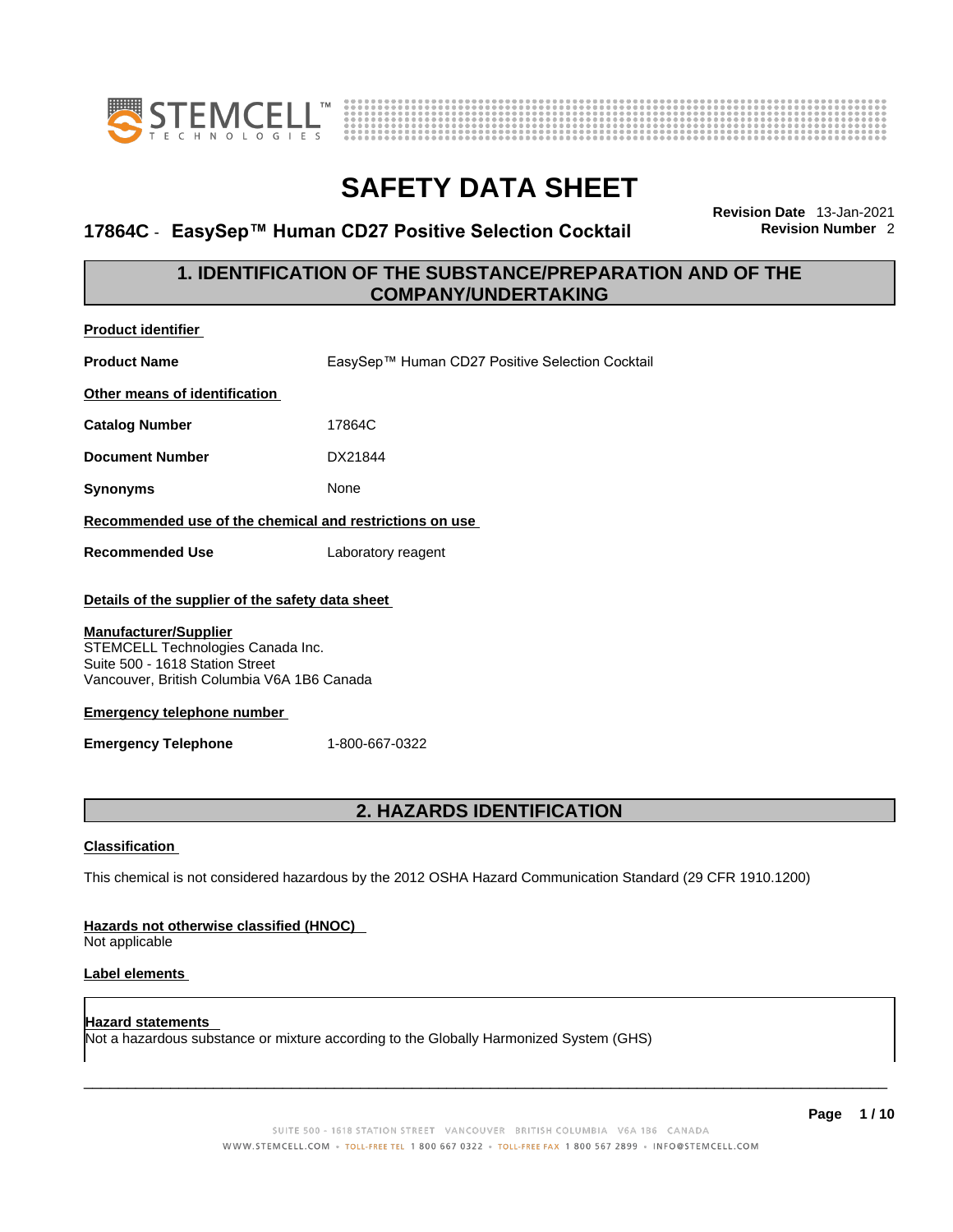



# \_\_\_\_\_\_\_\_\_\_\_\_\_\_\_\_\_\_\_\_\_\_\_\_\_\_\_\_\_\_\_\_\_\_\_\_\_\_\_\_\_\_\_\_\_\_\_\_\_\_\_\_\_\_\_\_\_\_\_\_\_\_\_\_\_\_\_\_\_\_\_\_\_\_\_\_\_\_\_\_\_\_\_\_\_\_\_\_\_\_\_\_\_ **Revision Date** 13-Jan-2021 **17864C** - **EasySep™ Human CD27 Positive Selection Cocktail Revision Number** 2

The product contains no substances which at their given concentration, are considered to be hazardous to health.

**Appearance** Clear **Physical state** Liquid

**Odor** No information available

**Other Information**  Not applicable

**Unknown acute toxicity** 0 % of the mixture consists of ingredient(s) of unknown toxicity

- 0 % of the mixture consists of ingredient(s) of unknown acute oral toxicity
- 0 % of the mixture consists of ingredient(s) of unknown acute dermal toxicity

0 % of the mixture consists of ingredient(s) of unknown acute inhalation toxicity (gas)

0 % of the mixture consists of ingredient(s) of unknown acute inhalation toxicity (vapor)

0 % of the mixture consists of ingredient(s) of unknown acute inhalation toxicity (dust/mist)

#### **3. COMPOSITION/INFORMATION ON INGREDIENTS**

#### **Substance**

Not applicable.

#### **Mixture**

Not a hazardous substance or mixture according to the Globally Harmonized System (GHS)

\*The exact percentage (concentration) of composition has been withheld as a trade secret.

#### **4. FIRST AID MEASURES**

#### **Description of first aid measures**

| <b>Inhalation</b>   | Remove to fresh air.                                                                                                    |
|---------------------|-------------------------------------------------------------------------------------------------------------------------|
| Eye contact         | Rinse thoroughly with plenty of water for at least 15 minutes, lifting lower and upper eyelids.<br>Consult a physician. |
| <b>Skin contact</b> | Wash skin with soap and water.                                                                                          |
| <b>Ingestion</b>    | Clean mouth with water and drink afterwards plenty of water.                                                            |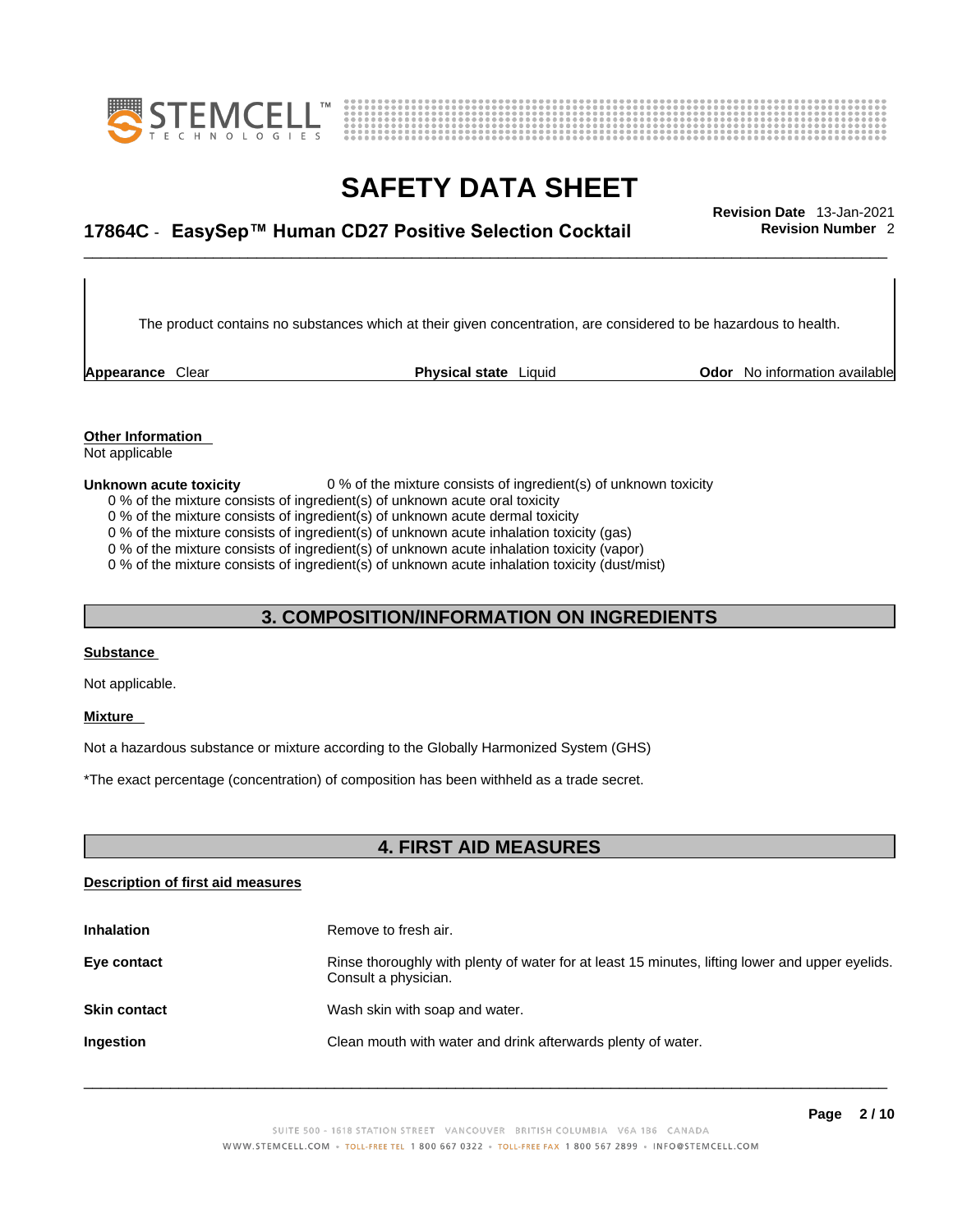



# \_\_\_\_\_\_\_\_\_\_\_\_\_\_\_\_\_\_\_\_\_\_\_\_\_\_\_\_\_\_\_\_\_\_\_\_\_\_\_\_\_\_\_\_\_\_\_\_\_\_\_\_\_\_\_\_\_\_\_\_\_\_\_\_\_\_\_\_\_\_\_\_\_\_\_\_\_\_\_\_\_\_\_\_\_\_\_\_\_\_\_\_\_ **Revision Date** 13-Jan-2021 **17864C** - **EasySep™ Human CD27 Positive Selection Cocktail Revision Number** 2

| Most important symptoms and effects, both acute and delayed                                                      |                                                                                                                                       |
|------------------------------------------------------------------------------------------------------------------|---------------------------------------------------------------------------------------------------------------------------------------|
| <b>Symptoms</b>                                                                                                  | No information available.                                                                                                             |
|                                                                                                                  | Indication of any immediate medical attention and special treatment needed                                                            |
| Note to physicians                                                                                               | Treat symptomatically.                                                                                                                |
|                                                                                                                  |                                                                                                                                       |
|                                                                                                                  | <b>5. FIRE-FIGHTING MEASURES</b>                                                                                                      |
| <b>Suitable Extinguishing Media</b>                                                                              | Use extinguishing measures that are appropriate to local circumstances and the<br>surrounding environment.                            |
| Unsuitable extinguishing media                                                                                   | CAUTION: Use of water spray when fighting fire may be inefficient.                                                                    |
| Specific hazards arising from the<br>chemical                                                                    | No information available.                                                                                                             |
| <b>Explosion data</b><br><b>Sensitivity to Mechanical Impact None.</b><br><b>Sensitivity to Static Discharge</b> | None.                                                                                                                                 |
| Special protective equipment for<br>fire-fighters                                                                | Firefighters should wear self-contained breathing apparatus and full firefighting turnout<br>gear. Use personal protection equipment. |

## **6. ACCIDENTAL RELEASE MEASURES**

#### **Personal precautions, protective equipment and emergency procedures**

| <b>Personal precautions</b>                          | Ensure adequate ventilation.                                                         |  |
|------------------------------------------------------|--------------------------------------------------------------------------------------|--|
| <b>Environmental precautions</b>                     |                                                                                      |  |
| <b>Environmental precautions</b>                     | See Section 12 for additional Ecological Information.                                |  |
| Methods and material for containment and cleaning up |                                                                                      |  |
| <b>Methods for containment</b>                       | Prevent further leakage or spillage if safe to do so.                                |  |
| Methods for cleaning up                              | Pick up and transfer to properly labeled containers.                                 |  |
| Prevention of secondary hazards                      | Clean contaminated objects and areas thoroughly observing environmental regulations. |  |
|                                                      |                                                                                      |  |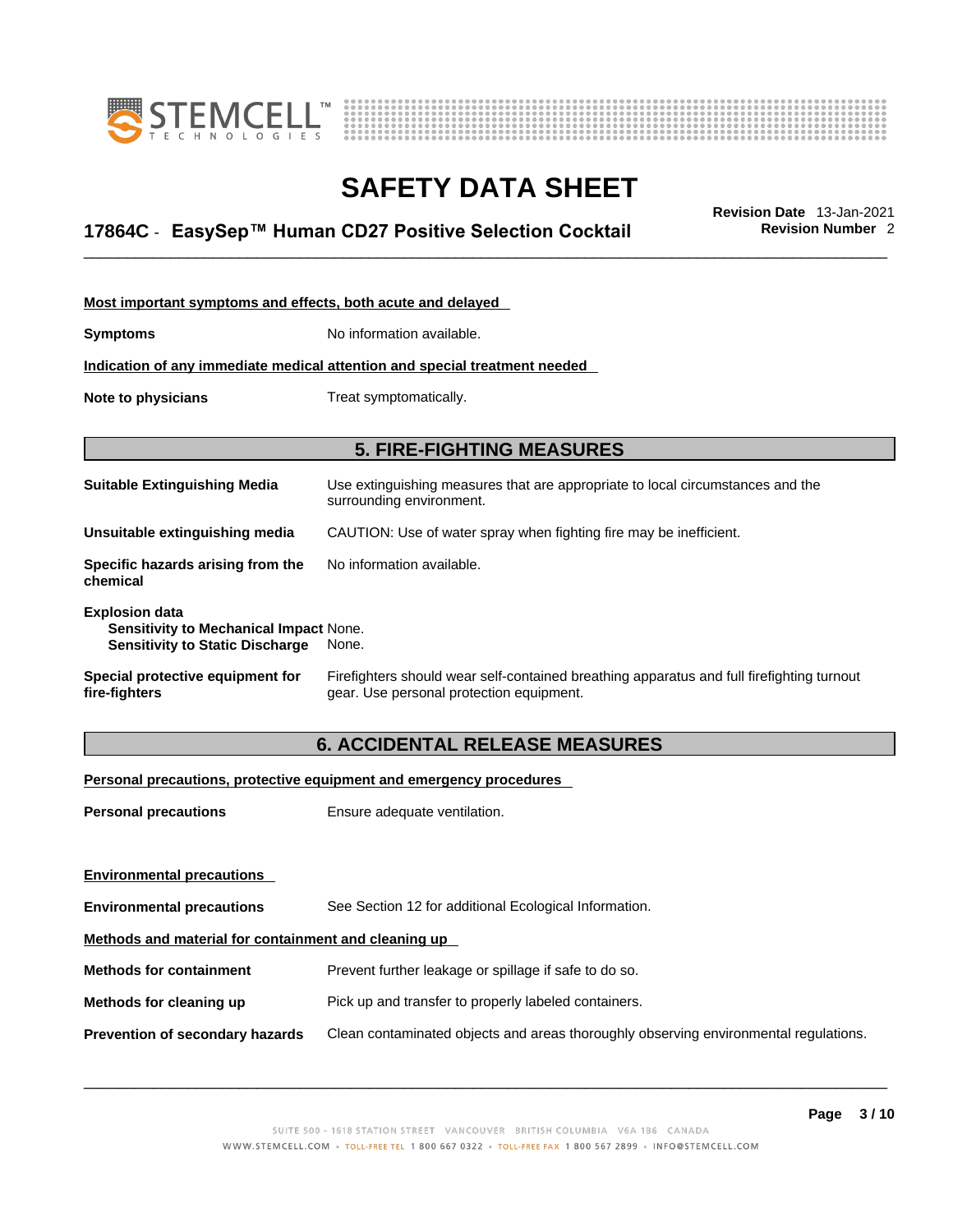



# \_\_\_\_\_\_\_\_\_\_\_\_\_\_\_\_\_\_\_\_\_\_\_\_\_\_\_\_\_\_\_\_\_\_\_\_\_\_\_\_\_\_\_\_\_\_\_\_\_\_\_\_\_\_\_\_\_\_\_\_\_\_\_\_\_\_\_\_\_\_\_\_\_\_\_\_\_\_\_\_\_\_\_\_\_\_\_\_\_\_\_\_\_ **Revision Date** 13-Jan-2021 **17864C** - **EasySep™ Human CD27 Positive Selection Cocktail Revision Number** 2

|                                                              | 7. HANDLING AND STORAGE                                                                                                                                                     |
|--------------------------------------------------------------|-----------------------------------------------------------------------------------------------------------------------------------------------------------------------------|
| <b>Precautions for safe handling</b>                         |                                                                                                                                                                             |
| Advice on safe handling                                      | Handle in accordance with good industrial hygiene and safety practice.                                                                                                      |
| Conditions for safe storage, including any incompatibilities |                                                                                                                                                                             |
| <b>Storage Conditions</b>                                    | Store in accordance with information listed on the Product Information Sheet (PIS).                                                                                         |
|                                                              |                                                                                                                                                                             |
|                                                              | 8. EXPOSURE CONTROLS/PERSONAL PROTECTION                                                                                                                                    |
| <b>Control parameters</b>                                    |                                                                                                                                                                             |
| <b>Exposure Limits</b>                                       | This product, as supplied, does not contain any hazardous materials with occupational<br>exposure limits established by the region specific regulatory bodies.              |
| <b>Appropriate engineering controls</b>                      |                                                                                                                                                                             |
| <b>Engineering controls</b>                                  | <b>Showers</b><br>Eyewash stations<br>Ventilation systems.                                                                                                                  |
|                                                              | Individual protection measures, such as personal protective equipment                                                                                                       |
| <b>Eye/face protection</b>                                   | No special protective equipment required.                                                                                                                                   |
| Skin and body protection                                     | No special protective equipment required.                                                                                                                                   |
| <b>Respiratory protection</b>                                | No protective equipment is needed under normal use conditions. If exposure limits are<br>exceeded or irritation is experienced, ventilation and evacuation may be required. |
| <b>General hygiene considerations</b>                        | Handle in accordance with good industrial hygiene and safety practice.                                                                                                      |

## **9. PHYSICAL AND CHEMICAL PROPERTIES**

**Information on basic physical and chemical properties Physical state** Liquid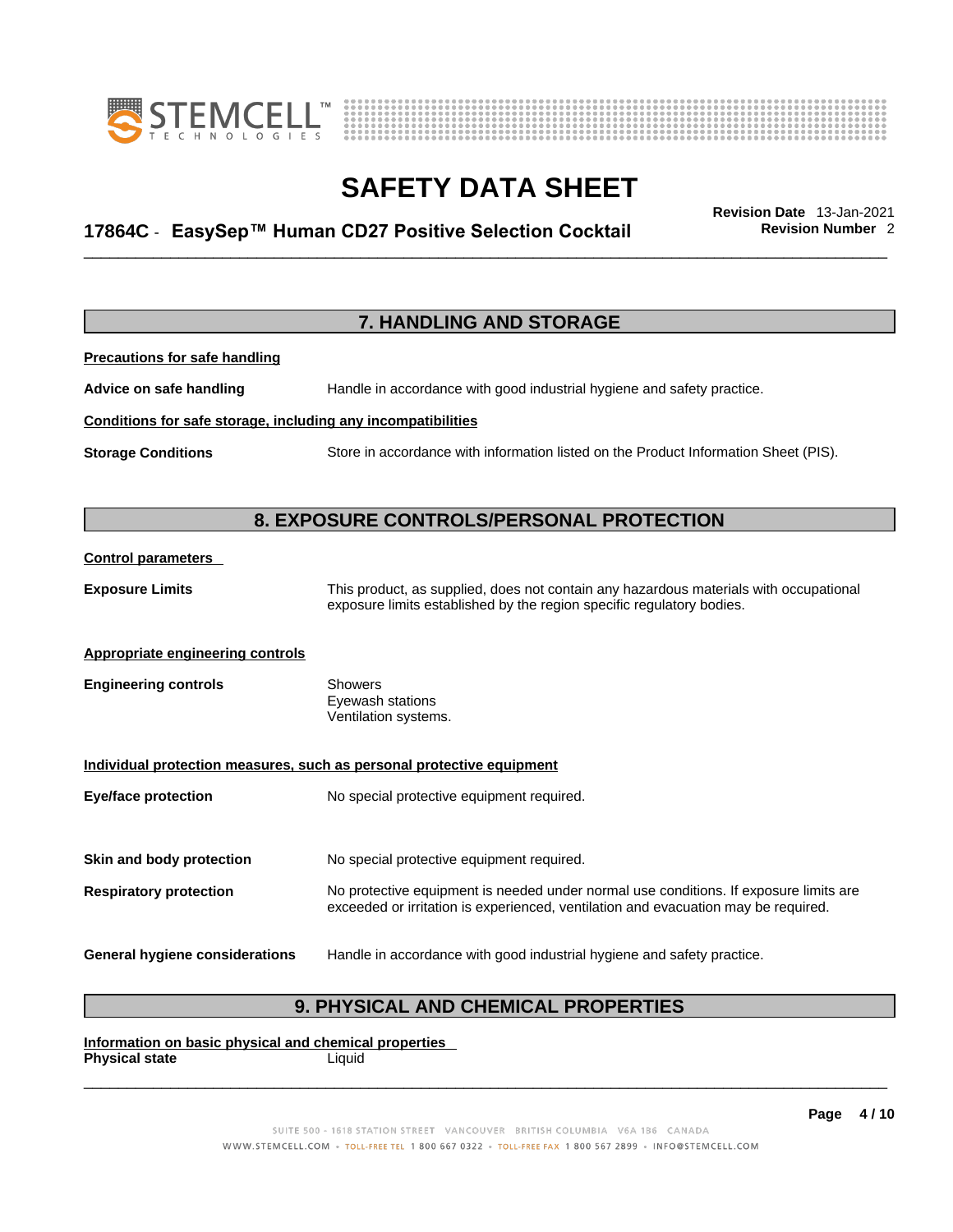



# \_\_\_\_\_\_\_\_\_\_\_\_\_\_\_\_\_\_\_\_\_\_\_\_\_\_\_\_\_\_\_\_\_\_\_\_\_\_\_\_\_\_\_\_\_\_\_\_\_\_\_\_\_\_\_\_\_\_\_\_\_\_\_\_\_\_\_\_\_\_\_\_\_\_\_\_\_\_\_\_\_\_\_\_\_\_\_\_\_\_\_\_\_ **Revision Date** 13-Jan-2021 **17864C** - **EasySep™ Human CD27 Positive Selection Cocktail Revision Number** 2

**Appearance Clear** 

**Explosive properties**<br> **Calculation available**<br> **Oxidizing properties**<br>
No information available **Oxidizing properties Property CONSCRUTE ACCORDING METHOD Values <b>CONSCRUTE ACCORDING METHOD METHOD METHOD VALUES Property Remarks** • **Method pH** No data available None known **Melting point / freezing point** No data available None known<br> **Rojling point / bojling range** No data available None Known None known **Boiling point / boiling range** No data available **None known**<br>
No data available **None known**<br>
No data available **None known Evaporation rate Cone Cone Access Mone Cone Cone Cone Access Provident Cone Cone Access Provident Cone known<br>
<b>Flammability (solid. gas)** No data available Cone Cone Known **Flammability (solid, gas)** No data available None known **Flammability Limit in Air None known None known Upper flammability limit:** No data available **Lower flammability limit:** No data available **Vapor pressure** 1980 in the Modata available 1980 in the Known None known<br> **Vapor density** 1980 in the None Known None known None known **Vapor density** No data available None known **Relative density Water solubility** No data available None known **Solubility in other solvents** No data available None known **Partition coefficient**<br> **Autoignition temperature**<br>
No data available None None known<br>
None known **Autoignition temperature** Mo data available Mone known<br> **Decomposition temperature** No data available None Known **Decomposition temperature** No data available<br>**Kinematic viscosity** No data available **Kinematic viscosity No data available None known**<br> **Discussible No data available None known**<br>
None known **Dynamic viscosity No data available None known** 

**Other Information** 

**Color Color Color Color Color Color Color Color Color Color Color Color Color Color Color Color Color Color Color Color Color Color Color Color Color Color Color Color Odor No** information available<br> **Odor threshold No** information available **No information available** 

**No data available** 

**Softening point**<br> **Molecular weight**<br> **Molecular weight**<br> **Molecular weight**<br> **Molecular weight No information available Molecular formula** No information available **VOC Content (%)**<br> **Content (%)**<br>
No information available<br>
No information available **No information available Bulk density No information available** 

### **10. STABILITY AND REACTIVITY**

| <b>Reactivity</b>                                                       | No information available.                 |
|-------------------------------------------------------------------------|-------------------------------------------|
| <b>Chemical stability</b>                                               | Stable under normal conditions.           |
| <b>Possibility of hazardous reactions</b> None under normal processing. |                                           |
| <b>Conditions to avoid</b>                                              | None known based on information supplied. |
| Incompatible materials                                                  | None known based on information supplied. |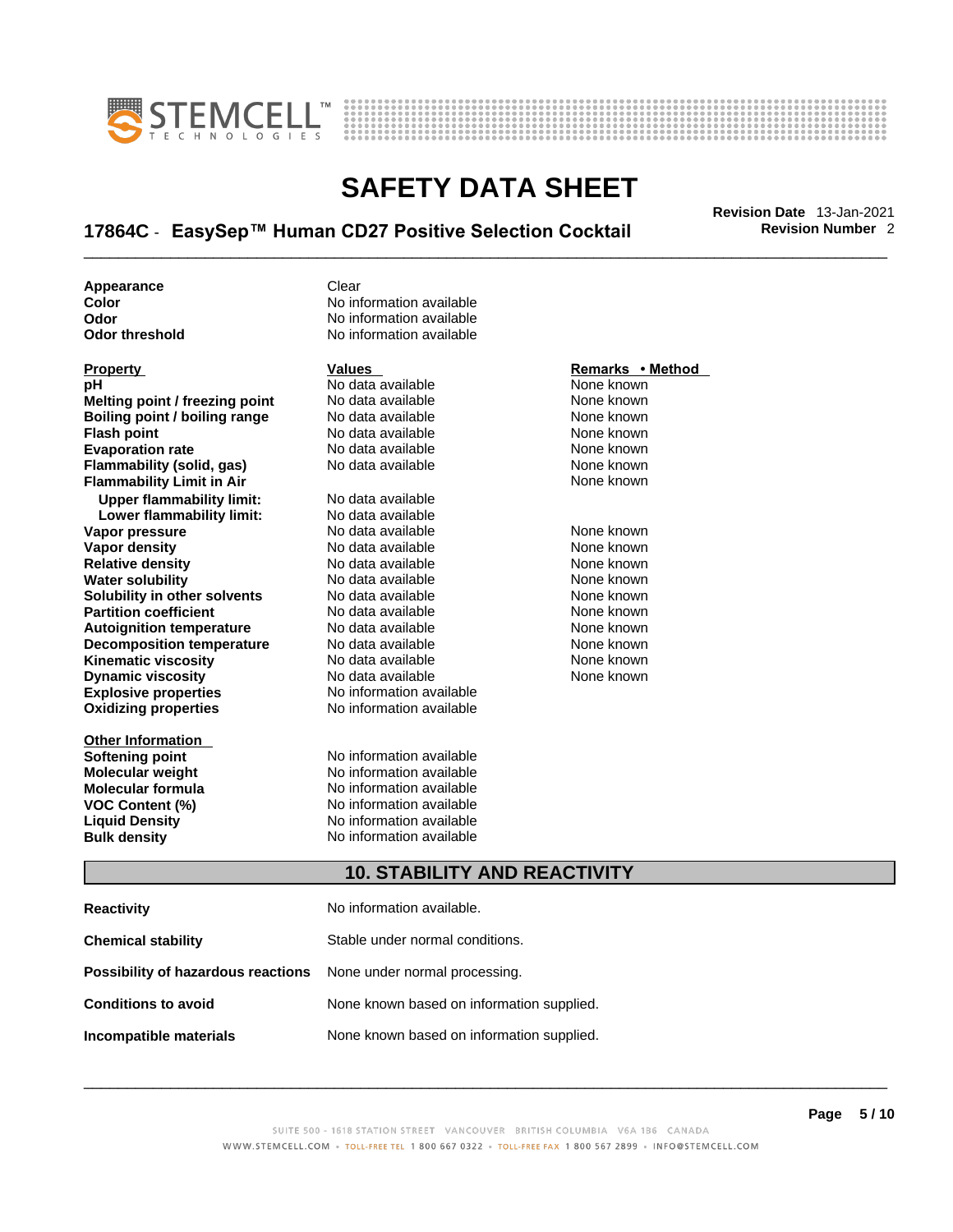



# \_\_\_\_\_\_\_\_\_\_\_\_\_\_\_\_\_\_\_\_\_\_\_\_\_\_\_\_\_\_\_\_\_\_\_\_\_\_\_\_\_\_\_\_\_\_\_\_\_\_\_\_\_\_\_\_\_\_\_\_\_\_\_\_\_\_\_\_\_\_\_\_\_\_\_\_\_\_\_\_\_\_\_\_\_\_\_\_\_\_\_\_\_ **Revision Date** 13-Jan-2021 **17864C** - **EasySep™ Human CD27 Positive Selection Cocktail Revision Number** 2

**Hazardous decomposition products** None known based on information supplied.

## **11. TOXICOLOGICAL INFORMATION**

**Information on likely routes of exposure**

**Product Information**

| <b>Inhalation</b>                                              | Specific test data for the substance or mixture is not available.                                                                                                                                                                                                                                                                                                                                                                                                                                                         |
|----------------------------------------------------------------|---------------------------------------------------------------------------------------------------------------------------------------------------------------------------------------------------------------------------------------------------------------------------------------------------------------------------------------------------------------------------------------------------------------------------------------------------------------------------------------------------------------------------|
| Eye contact                                                    | Specific test data for the substance or mixture is not available.                                                                                                                                                                                                                                                                                                                                                                                                                                                         |
| <b>Skin contact</b>                                            | Specific test data for the substance or mixture is not available.                                                                                                                                                                                                                                                                                                                                                                                                                                                         |
| Ingestion                                                      | Specific test data for the substance or mixture is not available.                                                                                                                                                                                                                                                                                                                                                                                                                                                         |
|                                                                | Symptoms related to the physical, chemical and toxicological characteristics                                                                                                                                                                                                                                                                                                                                                                                                                                              |
| <b>Symptoms</b>                                                | No information available.                                                                                                                                                                                                                                                                                                                                                                                                                                                                                                 |
| <b>Numerical measures of toxicity</b><br><b>Acute toxicity</b> |                                                                                                                                                                                                                                                                                                                                                                                                                                                                                                                           |
| Unknown acute toxicity<br><b>Product Information</b>           | 0 % of the mixture consists of ingredient(s) of unknown toxicity<br>0 % of the mixture consists of ingredient(s) of unknown acute oral toxicity<br>0 % of the mixture consists of ingredient(s) of unknown acute dermal toxicity<br>0 % of the mixture consists of ingredient(s) of unknown acute inhalation toxicity (gas)<br>0 % of the mixture consists of ingredient(s) of unknown acute inhalation toxicity (vapor)<br>0 % of the mixture consists of ingredient(s) of unknown acute inhalation toxicity (dust/mist) |
|                                                                | Delayed and immediate effects as well as chronic effects from short and long-term exposure                                                                                                                                                                                                                                                                                                                                                                                                                                |
| Skin corrosion/irritation                                      | No information available.                                                                                                                                                                                                                                                                                                                                                                                                                                                                                                 |

| <b>Product Information</b>        |                           |
|-----------------------------------|---------------------------|
|                                   |                           |
| Serious eye damage/eye irritation | No information available. |
| Product Information               |                           |
|                                   |                           |
| Respiratory or skin sensitization | No information available. |
| Product Information               |                           |
| <b>Germ cell mutagenicity</b>     | No information available. |
|                                   |                           |
|                                   |                           |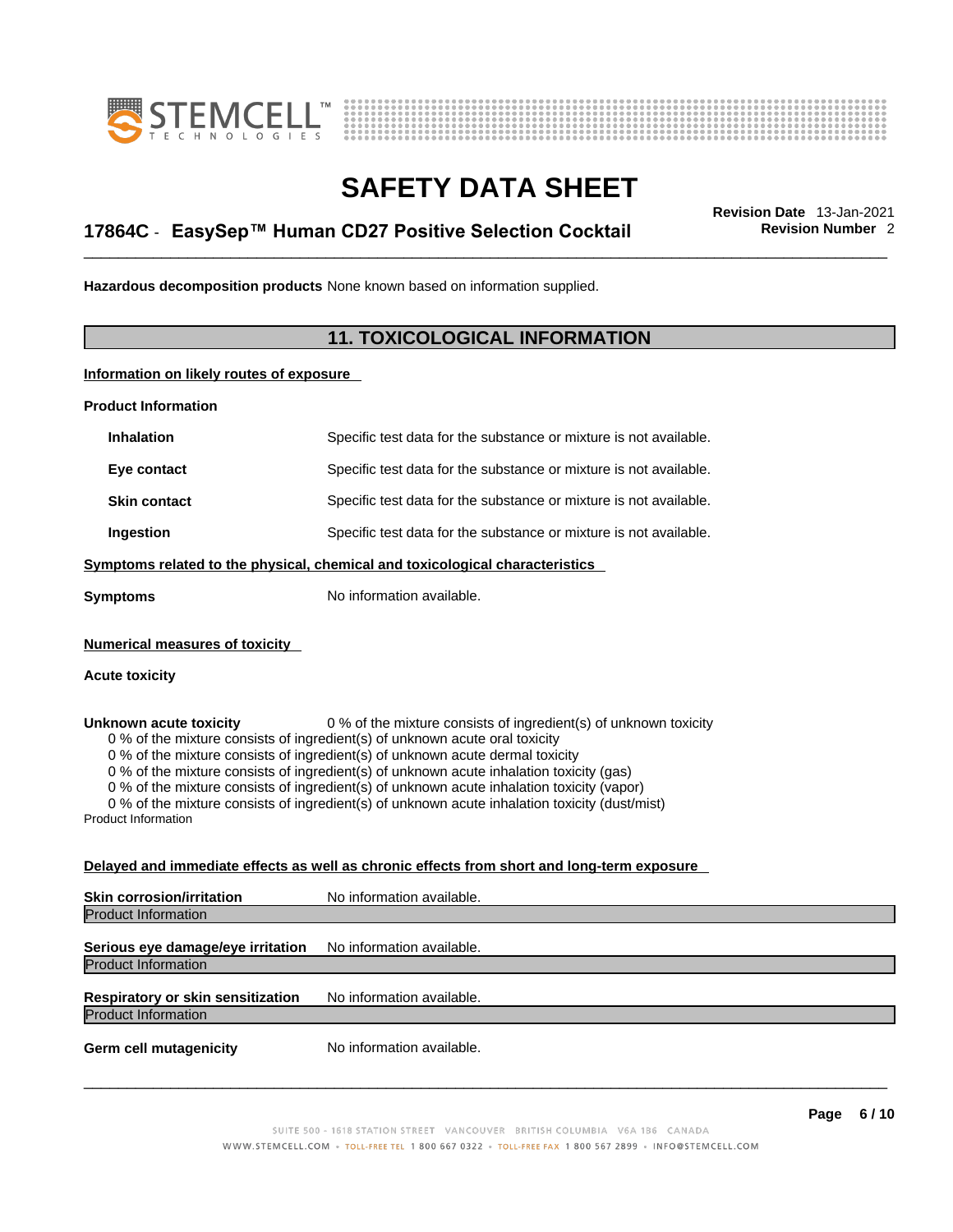



# \_\_\_\_\_\_\_\_\_\_\_\_\_\_\_\_\_\_\_\_\_\_\_\_\_\_\_\_\_\_\_\_\_\_\_\_\_\_\_\_\_\_\_\_\_\_\_\_\_\_\_\_\_\_\_\_\_\_\_\_\_\_\_\_\_\_\_\_\_\_\_\_\_\_\_\_\_\_\_\_\_\_\_\_\_\_\_\_\_\_\_\_\_ **Revision Date** 13-Jan-2021 **17864C** - **EasySep™ Human CD27 Positive Selection Cocktail Revision Number** 2

| <b>Product Information</b>             |                                                                                                                    |
|----------------------------------------|--------------------------------------------------------------------------------------------------------------------|
| Carcinogenicity                        | No information available.                                                                                          |
| <b>Reproductive toxicity</b>           | No information available.                                                                                          |
|                                        | <b>Product Information</b>                                                                                         |
| <b>STOT - single exposure</b>          | No information available.                                                                                          |
|                                        | <b>Product Information</b>                                                                                         |
| <b>STOT - repeated exposure</b>        | No information available.                                                                                          |
|                                        | <b>Product Information</b>                                                                                         |
| <b>Aspiration hazard</b>               | No information available.                                                                                          |
|                                        | <b>12. ECOLOGICAL INFORMATION</b>                                                                                  |
| <b>Ecotoxicity</b>                     |                                                                                                                    |
|                                        | <b>Product Information</b>                                                                                         |
| <b>Persistence and degradability</b>   | No information available.                                                                                          |
| <b>Bioaccumulation</b>                 | There is no data for this product.                                                                                 |
| Other adverse effects                  | No information available.                                                                                          |
| <b>13. DISPOSAL CONSIDERATIONS</b>     |                                                                                                                    |
| <b>Waste treatment methods</b>         |                                                                                                                    |
| Waste from residues/unused<br>products | Dispose of in accordance with local regulations. Dispose of waste in accordance with<br>environmental legislation. |
| <b>Contaminated packaging</b>          | Do not reuse empty containers.                                                                                     |
|                                        |                                                                                                                    |

## **14. TRANSPORT INFORMATION**

DOT Not regulated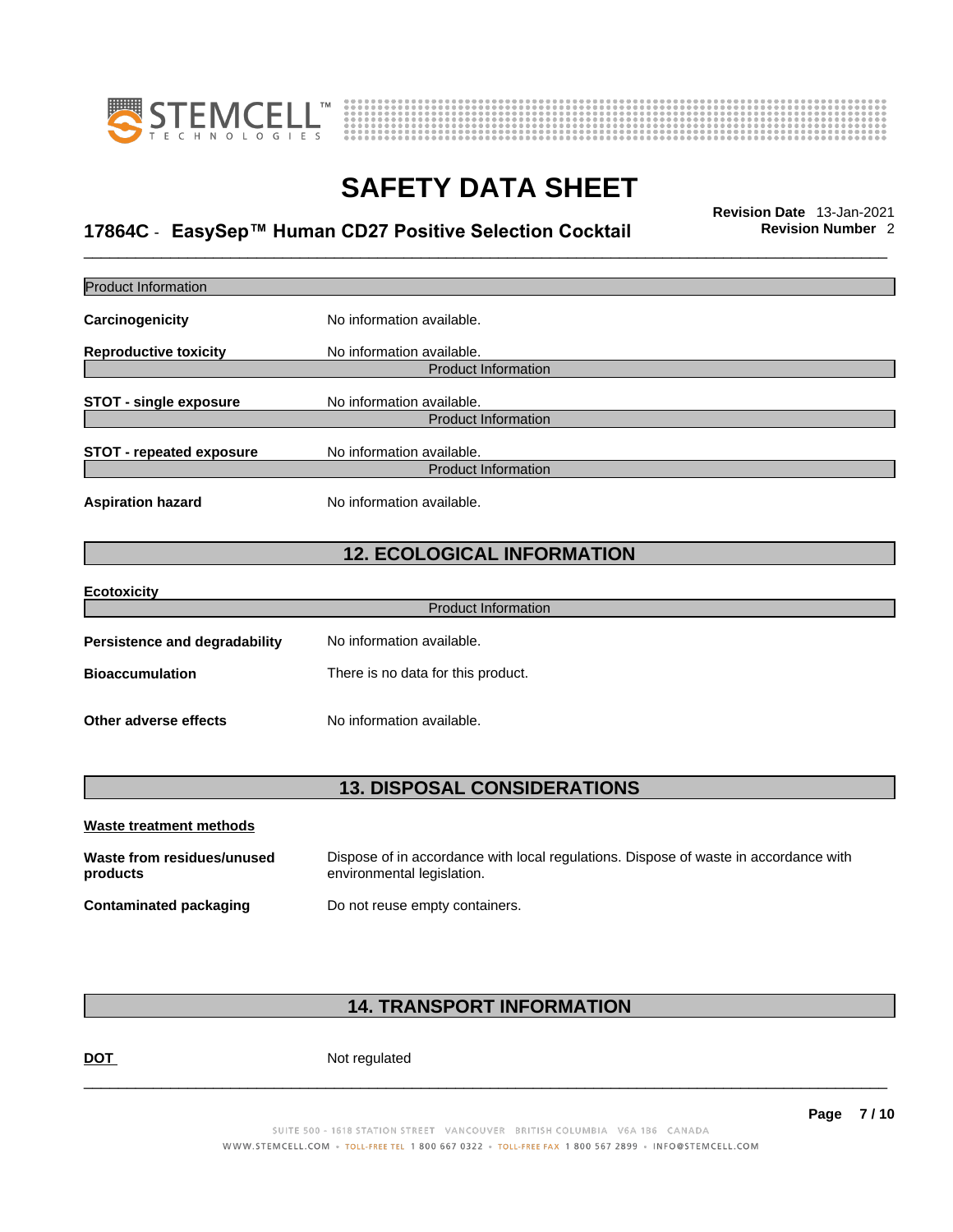



# \_\_\_\_\_\_\_\_\_\_\_\_\_\_\_\_\_\_\_\_\_\_\_\_\_\_\_\_\_\_\_\_\_\_\_\_\_\_\_\_\_\_\_\_\_\_\_\_\_\_\_\_\_\_\_\_\_\_\_\_\_\_\_\_\_\_\_\_\_\_\_\_\_\_\_\_\_\_\_\_\_\_\_\_\_\_\_\_\_\_\_\_\_ **Revision Date** 13-Jan-2021 **17864C** - **EasySep™ Human CD27 Positive Selection Cocktail Revision Number** 2

| <b>TDG</b>  | Not regulated |
|-------------|---------------|
| <b>MEX</b>  | Not regulated |
| ICAO (air)  | Not regulated |
| <b>IATA</b> | Not regulated |
| <b>IMDG</b> | Not regulated |
| <b>RID</b>  | Not regulated |
| <b>ADR</b>  | Not regulated |
| <b>ADN</b>  | Not regulated |

#### **15. REGULATORY INFORMATION**

| <b>International Inventories</b> |                 |  |
|----------------------------------|-----------------|--|
| <b>TSCA</b>                      | Complies        |  |
| <b>DSL/NDSL</b>                  | Complies        |  |
| <b>EINECS/ELINCS</b>             | Complies        |  |
| <b>ENCS</b>                      | Does not comply |  |
| <b>IECSC</b>                     | Complies        |  |
| <b>KECL</b>                      | Complies        |  |
| <b>PICCS</b>                     | Complies        |  |
| <b>AICS</b>                      | Complies        |  |
|                                  |                 |  |

 **Legend:** 

 **TSCA** - United States Toxic Substances Control Act Section 8(b) Inventory

 **DSL/NDSL** - Canadian Domestic Substances List/Non-Domestic Substances List

 **EINECS/ELINCS** - European Inventory of Existing Chemical Substances/European List of Notified Chemical Substances

 **ENCS** - Japan Existing and New Chemical Substances

 **IECSC** - China Inventory of Existing Chemical Substances

 **KECL** - Korean Existing and Evaluated Chemical Substances

 **PICCS** - Philippines Inventory of Chemicals and Chemical Substances

 **AICS** - Australian Inventory of Chemical Substances

#### **US Federal Regulations**

#### **SARA 313**

Section 313 of Title III of the Superfund Amendments and Reauthorization Act of 1986 (SARA). This product does not contain any chemicals which are subject to the reporting requirements of the Act and Title 40 of the Code of Federal Regulations, Part 372.

| No |  |
|----|--|
| No |  |
|    |  |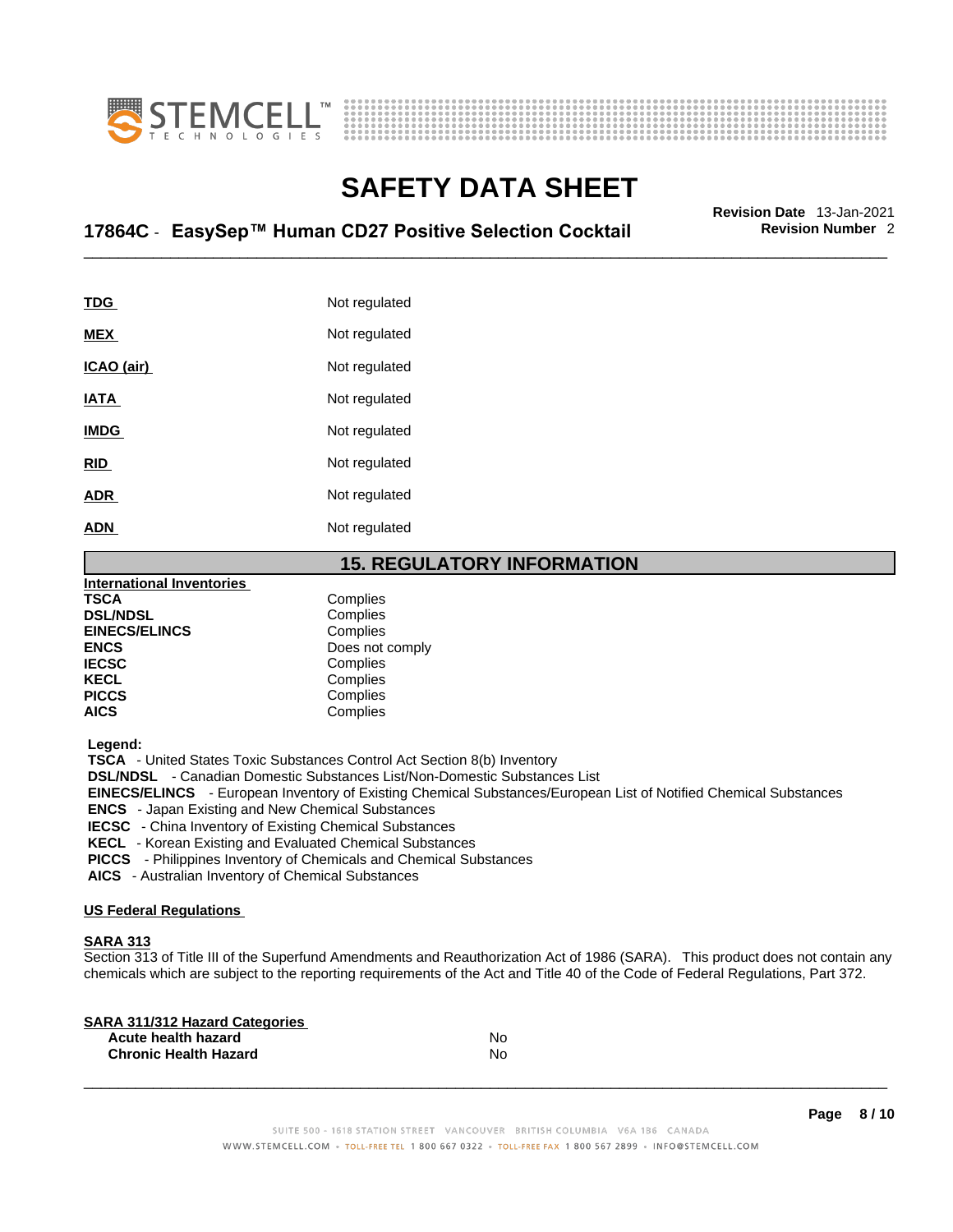



# \_\_\_\_\_\_\_\_\_\_\_\_\_\_\_\_\_\_\_\_\_\_\_\_\_\_\_\_\_\_\_\_\_\_\_\_\_\_\_\_\_\_\_\_\_\_\_\_\_\_\_\_\_\_\_\_\_\_\_\_\_\_\_\_\_\_\_\_\_\_\_\_\_\_\_\_\_\_\_\_\_\_\_\_\_\_\_\_\_\_\_\_\_ **Revision Date** 13-Jan-2021 **17864C** - **EasySep™ Human CD27 Positive Selection Cocktail Revision Number** 2

| Fire hazard                       | N٥ |
|-----------------------------------|----|
| Sudden release of pressure hazard | No |
| <b>Reactive Hazard</b>            | N٥ |

#### **CWA** (Clean Water Act)

This product does not contain any substances regulated as pollutants pursuant to the Clean Water Act (40 CFR 122.21 and 40 CFR 122.42).

#### **CERCLA**

This material, as supplied, does not contain any substances regulated as hazardous substances under the Comprehensive Environmental Response Compensation and Liability Act (CERCLA) (40 CFR 302) or the Superfund Amendments and Reauthorization Act (SARA) (40 CFR 355). There may be specific reporting requirements at the local, regional, or state level pertaining to releases of this material.

#### **US State Regulations**

#### **California Proposition 65**

This product does not contain any Proposition 65 chemicals.

#### **U.S. State Right-to-Know Regulations**

#### **US State Regulations**

| Chemical name                         | New Jersey | <b>Massachusetts</b> | Pennsylvania |
|---------------------------------------|------------|----------------------|--------------|
| Water<br>7732-18-5                    |            |                      |              |
| Sodium Phosphate Dibasic<br>7558-79-4 |            |                      |              |

#### **U.S. EPA Label Information**

**EPA Pesticide Registration Number** Not applicable

### **16. OTHER INFORMATION, INCLUDING DATE OF PREPARATION OF THE LAST REVISION**

**Prepared By, State Control. STEMCELL Technologies Canada Inc.** Canada Inc.

**Revision Date** 13-Jan-2021

**Disclaimer**

**Revision Note** Noinformation available.

The information provided in this Safety Data Sheet is correct to the best of our knowledge, information and belief at the date of its publication. The information given is designed only as a guidance for safe handling, use, processing, storage,